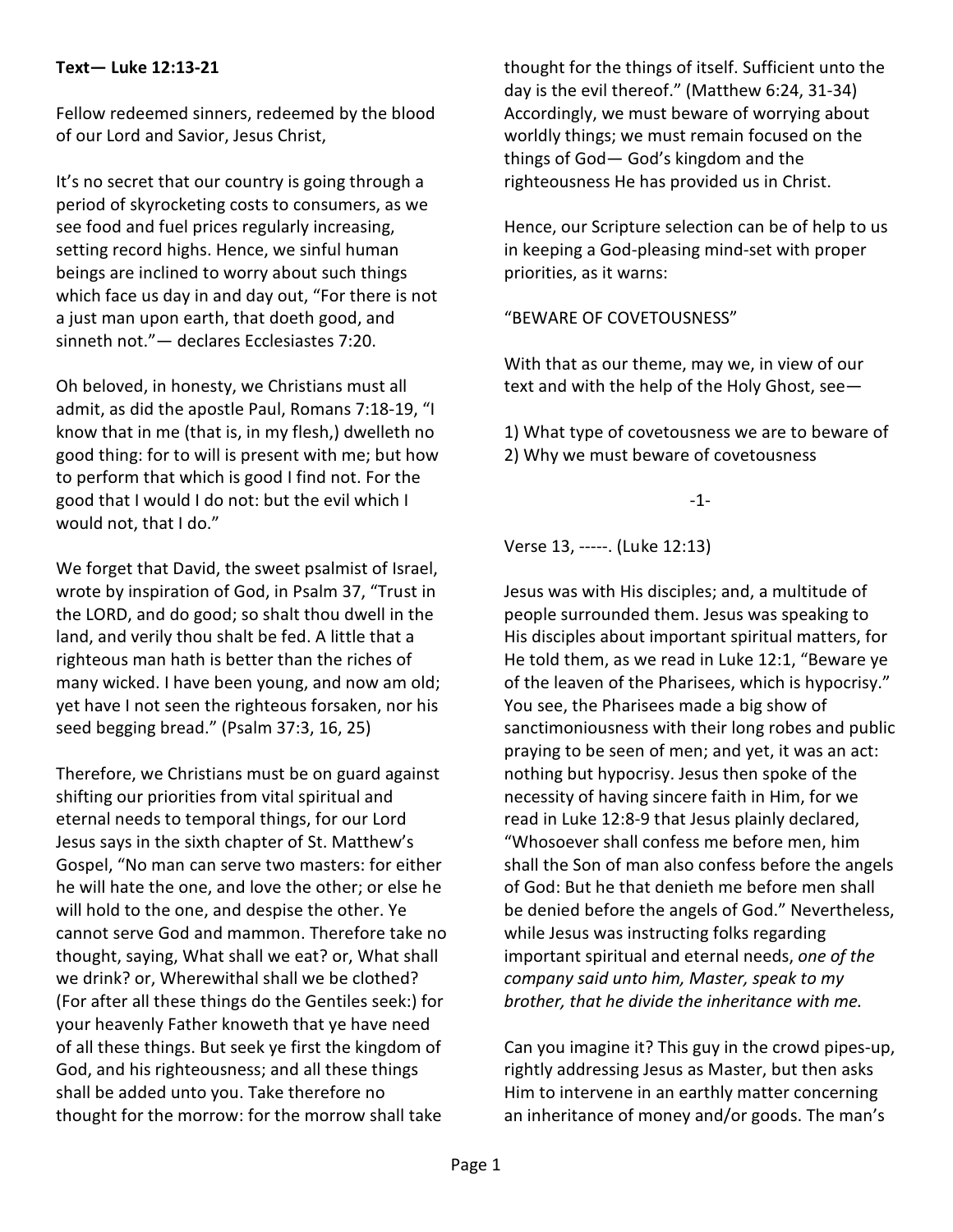mind and heart were obviously focused on temporal things, earthly things.

Verse 14, -----. (Luke 12:14)

Jesus was undoubtedly a bit irked by the man's request, for Jesus *said unto him, Man, who made me a judge or a divider over you*?

Think about Jesus' response to the man's request. Jesus made it clear that it was NOT His office to handle matters of civil authority! Jesus was a preacher and teacher of God's Word. Jesus came, "to seek and to save that which was lost." $-$  as Luke 19:10 relates. Jesus is the only Savior of sinners, for Acts 4:12 states, "Neither is there salvation in any other: for there is none other name under heaven given among men, whereby we must be saved." Jesus did not come to earth to arbitrate in civil matters.

Oh, when the Last Day comes, Jesus will be Judge, but NOT in mere civil matters, "For we must all appear before the judgment seat of Christ; that every one may receive the things done in his body, according to that he hath done, whether it be good or bad."— declares 2 Corinthians 5:10. Indeed, on the great Last Day, Jesus will judge ALL people.

Verse 15, -----. (Luke 12:15)

Notice that after Jesus answered the man directly, He then spoke to ALL the people present, for our text says: *And he said unto them* (plural)*, Take heed, and beware of covetousness: for a man's life consisteth not in the abundance of the things which he possesseth*.

Observe that the covetousness we all need to beware of is COVETING the THINGS OF THIS WORLD— money, possessions and property of another, living and non-living things. It's as God commands in Exodus 20:17, "Thou shalt not covet thy neighbour's house, thou shalt not covet thy neighbour's wife, nor his manservant, nor his maidservant, nor his ox, nor his ass, nor any thing that is thy neighbour's."

There is a type of coveting that is NOT forbidden, for we read in 1 Corinthians 12:28-31, "God hath set some in the church, first apostles, secondarily prophets, thirdly teachers, after that miracles, then gifts of healings, helps, governments, diversities of tongues. Are all apostles? are all prophets? are all teachers? are all workers of miracles? Have all the gifts of healing? do all speak with tongues? do all interpret? But covet earnestly the best gifts: and yet shew I unto you a more excellent way." Thus, we may earnestly desire SPIRITUAL gifts from God— such is the only type of coveting that is not sinful.

Let us beware of all sinful coveting, that is, the desire for worldly wealth, riches, titles, power; the desire for those earthly things which belong to another.

-2-

As we ponder our sermon text to its conclusion, let us see why we must beware of covetousness.

Again, verse 15, -----. (Luke 12:15)

The first reason our text supplies us as to why we must beware of covetousness, is that Jesus Christ COMMANDS us, saying, *Take heed, and beware of covetousness: for a man's life consisteth not in the abundance of the things which he possesseth*.

Jesus Christ our Savior is also our LORD! Therefore, we owe Jesus obedience. Furthermore, in John 14:23-24, Jesus says, "If a man love me, he will keep my words: and my Father will love him, and we will come unto him, and make our abode with him. He that loveth me not keepeth not my sayings: and the word which ye hear is not mine, but the Father's which sent me." Let us therefore strive to obey Jesus' command to beware of covetousness, to beware of coveting worldly things. Let us show we love the Lord Jesus by obeying Him.

Verses 16-18, -----. (Luke 12:16-18)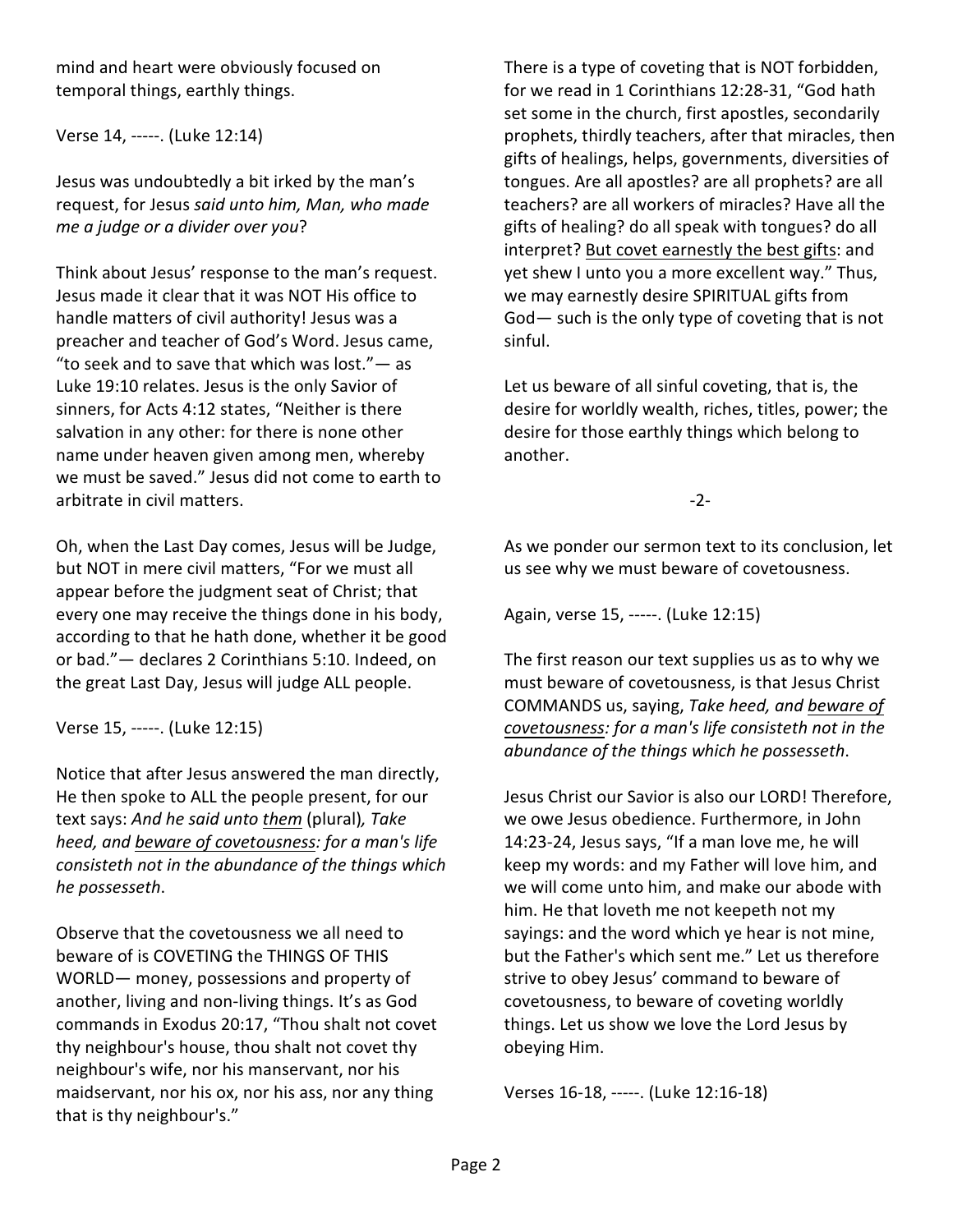Jesus entered upon an illustrative story to teach spiritual truths, for *he spake a parable unto them, saying, The ground of a certain rich man brought forth plentifully: And he thought within himself, saying, What shall I do, because I have no room where to bestow my fruits? And he said, This will I do: I will pull down my barns, and build greater; and there will I bestow all my fruits and my goods*.

Accordingly, it was a bumper-crop year for a certain rich land-owner. The man's farm really produced a huge harvest— so large that the rich man was inclined to tear down the old barns and build huge storage buildings. The rich dude figured he would store up all the fruits and goods his land had produced. Why, it had been such a prosperous growing season that the cost of the new buildings was as nothing to that rich man, for he had grown even richer in worldly wealth.

Verse 19, -----. (Luke 12:19)

Observe the rich man's mind-set, for after experiencing a super abundant crop and planning to store it up in new big buildings, he thought: *I will say to my soul, Soul, thou hast much goods laid up for many years; take thine ease, eat, drink, and be merry*.

Yeah, the rich dude planned to kick back, take it easy, cease from work, and party big-time while being merry.

Notice with the rich man there was no thought given to thanking God for the abundant blessings; nor was there any thought about giving a gift to the temple or church for the furtherance of God's Word; nor was there any thought about helping the poor and needy. No, the rich man was selfish and self-centered; the rich man was focused only on the things of this world and having good times in this temporal life. The rich man gave no thought to the much more important spiritual needs and matters!

Is not the rich man in our text representative of the attitude of the majority of folks in our present world? Is not our own sinful flesh tempted to think as did the rich man in our text? Sure! That's why 1 John 2:15-17 instructs and declares, "Love not the world, neither the things that are in the world. If any man love the world, the love of the Father is not in him. For all that is in the world, the lust of the flesh, and the lust of the eyes, and the pride of life, is not of the Father, but is of the world. And the world passeth away, and the lust thereof: but he that doeth the will of God abideth for ever." Hence, we need to fight against the devil, the world and our own sinful flesh.

The rich man in our text did NOT value the Lord and His will as revealed in His Word. The rich man did NOT fight against the devil, the world and his own sinful flesh; and, it cost him, as we shall see as we proceed with our text.

Verses 20 & 21, -----. (Luke 12:20-21)

Ah, after beholding his bumper-crop and planning to erect huge storage buildings, the rich man had said, *I will say to my soul, Soul, thou hast much goods laid up for many years; take thine ease, eat, drink, and be merry*. But what happened? *God said unto him, Thou fool, this night thy soul shall be required of thee: then whose shall those things be, which thou hast provided?* And so, Jesus concludes by saying, *So is he that layeth up treasure for himself, and is not rich toward God*.

Think about the lesson Jesus is teaching by the parable of the rich man: BEWARE OF COVETOUSNESS! Beware of coveting worldly wealth and possessions, because you cannot take such things with you when you die.

My friends, it is very foolish to set one's heart on worldly wealth, on money and property and possessions, for all such things pass away. On the other hand, we human beings all have an immortal soul! Thus, we ALL need Jesus Christ, because, as we read in Romans 3:23 and 6:23, "all have sinned, and come short of the glory of God; [and] the wages of sin is death; but the gift of God is eternal life through Jesus Christ our Lord." Yes, Jesus